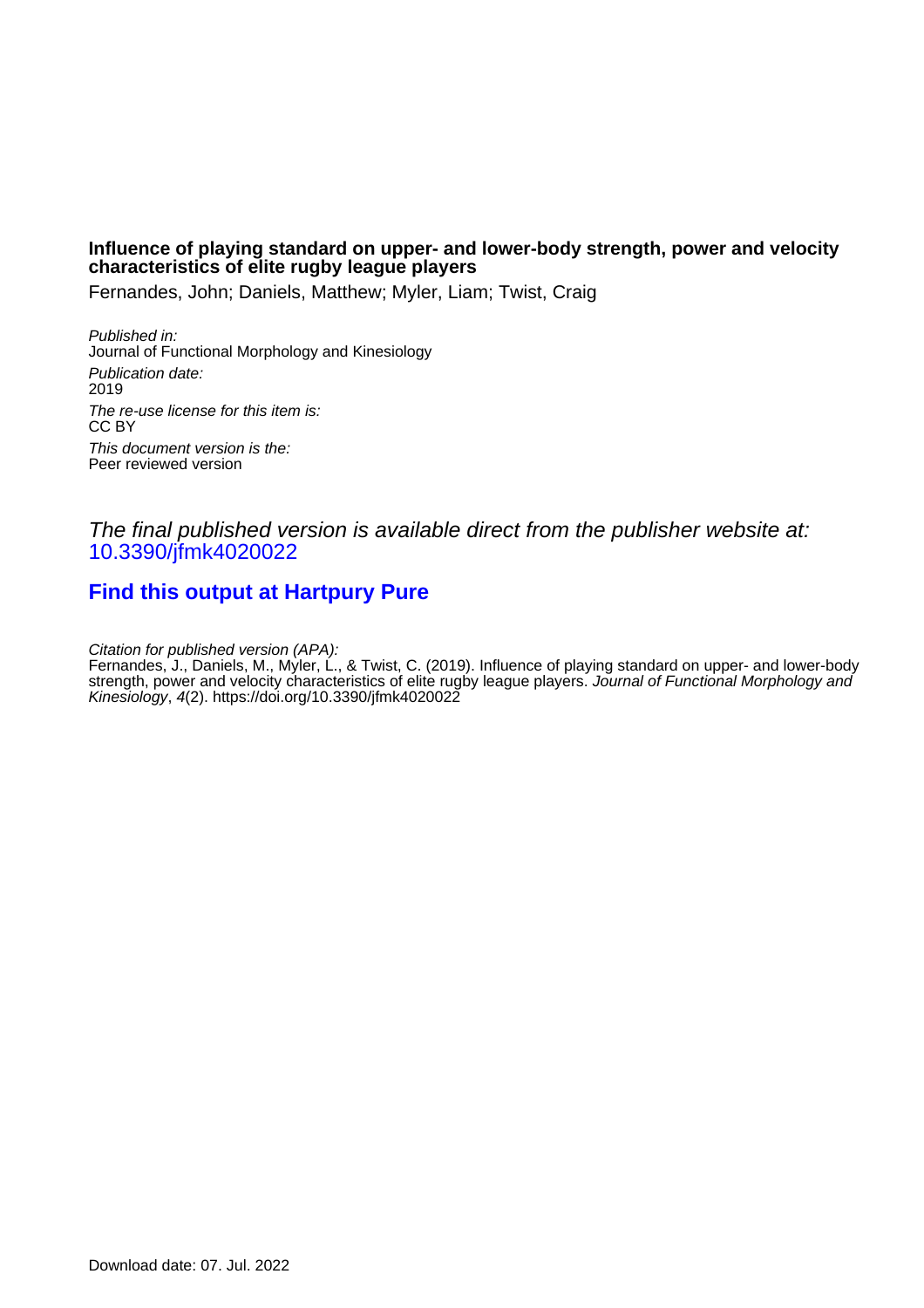



*sArticle*

- **Influence of playing standard on upper- and lower-**
- **body strength, power and velocity characteristics of**

# **elite rugby league players**

# **John F. T. Fernandes1,\*, Matthew Daniels<sup>2</sup> , Liam Myler<sup>3</sup> and Craig Twist <sup>4</sup>**

- <sup>1</sup> Sport, Health and Well-being, Hartpury University, Hartpury, UK
- <sup>2</sup> St Helens Rugby League Club, St Helens, UK<br>8<sup>3</sup> Widnes Vikings Rugby League Club, Widnes
- 8 <sup>3</sup> Widnes Vikings Rugby League Club, Widnes, UK<br>9 <sup>4</sup> Department of Sport and Exercise Sciences. Univer
- <sup>4</sup> Department of Sport and Exercise Sciences, University of Chester, Chester, UK
- **\*** Correspondence: jfmtfernandes@hotmail.co.uk
- Received: date; Accepted: date; Published: date

 **Abstract:** Background: To compare load-velocity and load-power relationships among 1st grade (n=26, age 22.9±4.3 years), academy (n=23, age 17.1±1.0 years) and scholarship (n=16, age 15.4±0.5 years) Super League rugby league players. Methods: Participants completed assessments of maximal upper- and lower-body strength (1RM) and peak velocity and power at 20, 40, 60 and 80kg during bench press and squat exercise, in a randomised order. Results: Bench press and squat 1RM were highest for 1st grade compared to other standards (ES=-0.43 to -3.18). Peak velocities during bench and squat were greater in the higher playing standards (ES=-0.39 to -3.72 range), except for squat at 20 and 40kg. Peak power was higher in the better playing standards for all loads and exercises. For all three groups, velocity was correlated to optimal bench press power (r=0.514 to 21 0.766), but only 1RM was related to optimal power (r=0.635) in the scholarship players. Only squat 1RM in the academy was related to optimal squat power (r=0.505). Conclusions: Peak velocity and 23 power are key physical qualities to be developed that enable progression from junior elite rugby league to 1st grade. Resistance training should emphasise both maximal strength and velocity components, to optimise upper- and lower-body power in professional rugby league players.

- **Keywords:** physical qualities, profiling, youth, adult, muscle function
- 

# **1. Introduction**

 Rugby league is a contact sport that requires players to possess a range of physical qualities for success [1]. Of these qualities, muscular strength and power might assist in the effective execution of several skills that determine performance or player selection. For example, upper-body strength and power have strong relationships (r = 0.72 and 0.70, respectively) with tackling ability [2], while upper- and lower-body strength and power are able to differentiate between playing standards in rugby league players [3,4]. Upper-body power was only different between state and national standard rugby league players at higher external loads of 70 and 80 kg [5], suggesting that power exerted against high external loads is a key discriminator of success in rugby league players. Baker and Newton [6] also reported that upper- and lower-body strength and power characteristics were able to better distinguish between rugby league playing standard than other measures of acceleration, maximal speed and agility.

 Baker and Nance [7] reported strong correlations between upper-body strength and power (r = 0.89) and lower-body strength and power (r = 0.81) in professional rugby league players. However, the relationship between strength and power might well be influenced by playing standard, with lower standard players presenting better associations (r = 0.85) than national standard (r = 0.58)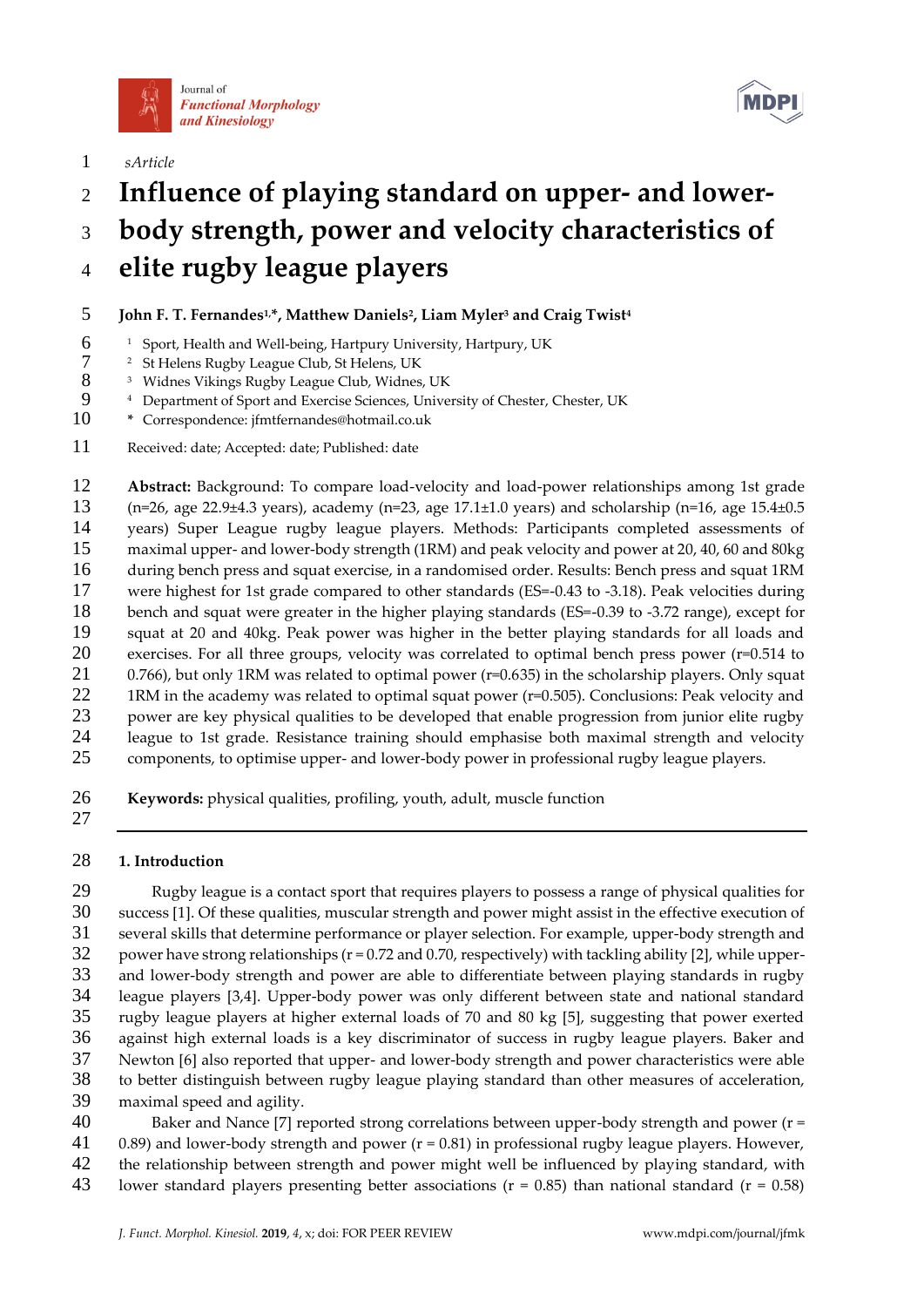44 players [3]. This observation suggests that the training emphasis is likely to be different between<br>45 players of different standards, with important implications for those designing resistance training players of different standards, with important implications for those designing resistance training programmes for the long-term development of rugby players. Regarding the contribution of barbell velocity to power output, Fernandes and colleagues [8] reported that velocity was not related to bench press power in young resistance trained males. During squat exercise, velocity was also 49 moderately correlated ( $r = 0.653$ ) to power in these males [8]. Interestingly, in stronger individuals, velocity appears to underpin adaptation to the lower-body power movements [9]. A study in well- trained rugby league players that determines the contribution of both strength and velocity to power during upper- and lower-body resistance exercises would enable a closer examination of the 53 interplay between these neuromuscular characteristics.<br>54 While recent studies have examined differences in

While recent studies have examined differences in physical qualities of senior, academy and youth rugby league players [1], measures of maximal strength, load-power and load-velocity between rugby players of different training ages has not been provided before. In rugby union 57 athletes, Hansen and colleagues [10] noted that elite athletes (~26 years) produced higher power<br>58 during 40 kg jump squat exercise than their junior counterparts (~19 years) from the same team. 58 during 40 kg jump squat exercise than their junior counterparts (~19 years) from the same team.<br>59 However, the single load selected by Hansen et al. [10] means that it is unknown if the differences in However, the single load selected by Hansen et al. [10] means that it is unknown if the differences in power exist at lower and higher loading conditions.

 The primary aim of this study was to provide a detailed comparison of the load-velocity and load-power relationship among rugby league players of different playing standards within the same club. A secondary aim is to establish the contribution of strength and velocity to upper and lower body power in rugby league players.

#### **2. Materials and Methods**

#### *2.1. Participants*

67 Twenty-six first grade (age  $22.9 \pm 4.3$  years), 23 academy (age  $17.1 \pm 1.0$  years) and 16 scholarship 68 (age  $15.4 \pm 0.5$  years) rugby league players competing in the Super League were recruited for the study. These groups comprised the entire playing squad of each team, with only injured players exempt from taking part in the study. All participants regularly performed bench press and squats as part of their resistance training programme. Participants completed informed consent and a pre-72 test health questionnaire for the study, which was approved by the Ethics Committee of the host<br>73 institution. Parental consent was attained for those under 18 years. institution. Parental consent was attained for those under 18 years.

*2.2. Design*

 Participants completed measurements of body mass and body composition followed by maximal bench press and squat exercise. Thereafter, participants completed 3 repetitions of bench press and squat at 4 absolute loads (20, 40, 60 and 80 kg). Only four of the scholarship players could 78 perform the 80 kg bench press, meaning only their data from 20-60 kg was analysed. We opted to use<br>79 absolute loading conditions, rather than relative, as this better reflects match demands. That is, absolute loading conditions, rather than relative, as this better reflects match demands. That is, players are required to express velocity and power against absolute loads, irrespective of their 81 individual strength. Such an approach has been adopted previously [3-7]. The testing battery was<br>82 performed at the end of an 8-week pre-season training phase focussing on maximal strength and performed at the end of an 8-week pre-season training phase focussing on maximal strength and power development. The testing battery had been performed previously with the players meaning 84 they were habituated to the procedures.

#### *2.3. Procedures*

#### 2.3.1. Physical measurements

 Body mass was determined using calibrated digital scales (Seca 813; Seca, Hamburg, Germany) 88 and body composition estimated from the sum of skinfold thickness (mm) from bicep, triceps, pectoral, subscapular, iliac crest, supraspinale, abdominal, front thigh and medial calf. Skinfold

thickness was taken twice (Harpenden, Holtain, Crymych, Dyfed, United Kingdom) at each site and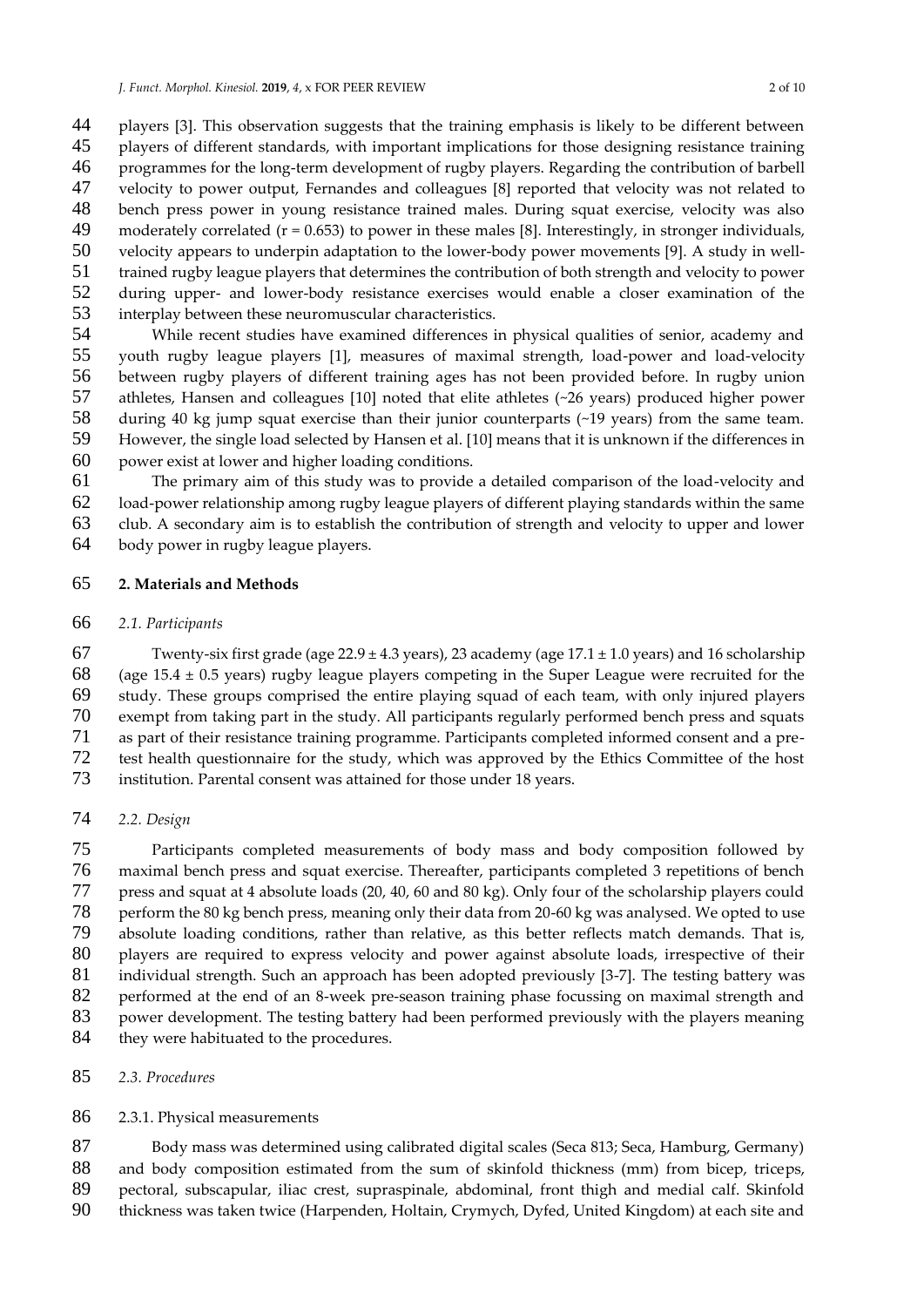- 91 if the difference between measurements were  $< 5\%$  the mean score was used for analysis. Where the difference was  $> 5\%$  a third measurement was taken, and the median value was used for analysis. difference was  $\geq 5\%$  a third measurement was taken, and the median value was used for analysis.
- 2.3.2. Strength testing

 Participants' maximum strength on bench press exercise was assessed directly using a standardised 1RM protocol [10]. For safety reasons, 1RM during squat exercise was predicted from a 3RM as detailed by Baker and Newton [6]. This method estimates maximal strength on the basis that a 3RM is 93% of the 1RM (i.e. (3RM load / 93)\*100) [12]. Previous data indicates that this method 98 provides a reliable assessment of maximal strength (intraclass correlation coefficients and coefficient<br>99 of variation (CV) of 0.91 and 3.6%, respectively) [2]. Relative upper and lower body strength was of variation (CV) of 0.91 and 3.6%, respectively) [2]. Relative upper and lower body strength was 100 calculated by dividing 1RM by body mass.

2.3.3. Assessment of peak velocity and power

 Peak velocity and power were determined during bench press and squat exercise at four absolute loads; 20, 40, 60 and 80 kg. Loads were applied in a randomised order with measurements of peak velocity and power being recorded using the FitroDyne rotary encoder (Fitronic, Bratislava, Slovakia) attached via nylon cord directly under the end of a barbell. The FitroDyne provides reliable 106 measures of peak velocity (CV = 2.1 to 8.8%) and power (CV = 2.2 to 8.5%) at a range of external loads [13].

 For bench press exercise, participants held the barbell with a prone grip and lowered it to their chest before pushing maximally. During squat exercise, participants descended with the barbell across their shoulder until their hips were below the knee joint and then ascended as rapidly as possible until their knees were at full extension. Three repetitions of each exercise were performed at each load with rest intervals of 2 minutes between repetitions. The average of three repetitions was selected for analysis.

#### *2.4. Statistical analyses*

 Differences in dependent variables were examined using Bayesian analysis that employed the effect size (ES) with associated 90% confidence intervals (CI) [14]. This method is a form of 'calibrated' 117 Bayes inference with a dispersed uniform prior. Moreover, this approach allowed for a more practical<br>118 and meaningful explanation of the data that is deemed more useful to the coach and athlete when and meaningful explanation of the data that is deemed more useful to the coach and athlete when determining the magnitude of the differences. Thresholds for the magnitude of the observed difference for each variable were determined as the within-participant standard deviation in that 121 variable × 0.2, 0.6 and 1.2 for a small, moderate and large effect, respectively [15]. Threshold 122 probabilities for a meaningful effect based on the 90% CI were: <0.5% most unlikely, 0.5–5% very unlikely, 5–25% unlikely, 25–75% possibly, 75–95% likely, 95–99.5% very likely, >99.5% most likely. Effects with CI across a likely small positive or negative difference were classified as unclear [14]. All calculations were completed using predesigned spreadsheets (www.sportsci.org). Data are presented 126 as  $ES \pm CI$ . Readers should be aware of the recent debate regarding the use of this approach, 127 particularly concerning the error rates (see Sainani [16] and www.sporrtsci.org). Partial correlation coefficients were calculated to provide an estimation of the contribution of maximal velocity (at 20 kg) and 1RM to power at the load that optimised power (40 and 80 kg for bench press and squat, respectively). For all partial correlations, the variables not being analysed were controlled for (e.g. the relationship between velocity and power, controlling for 1RM). Alpha was set at 0.05. These data were analysed in SPSS (Version 24, IBM SPSS Inc., Chicago, IL, USA).

# **3. Results**

#### *3.1. Physical characteristics*

 There were small to large differences in body mass between groups with mean values higher in the first grade compared to other groups (Table 1). Sum of skinfolds was moderately lower in the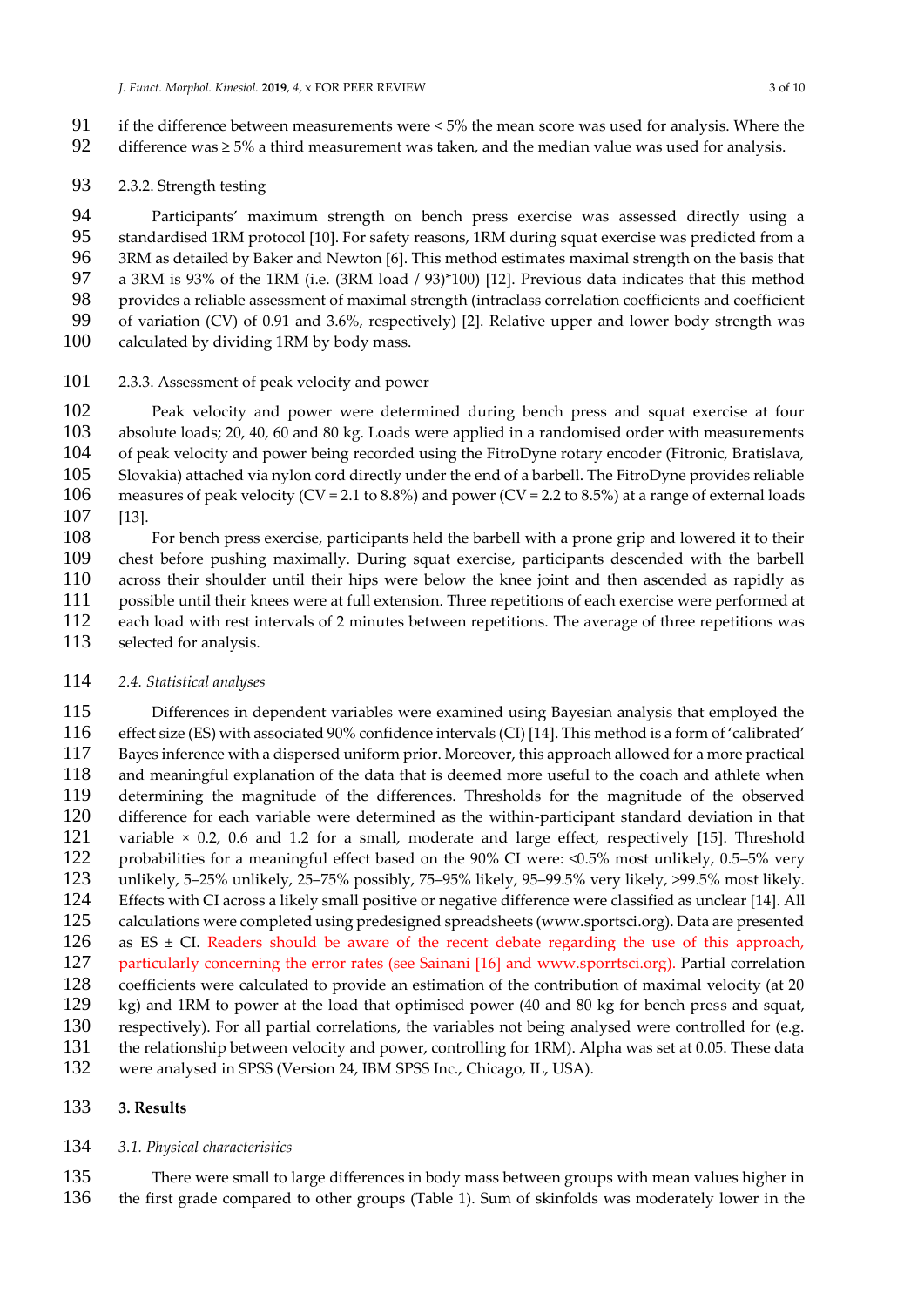*J. Funct. Morphol. Kinesiol.* **2019**, *4*, x FOR PEER REVIEW 4 of 10

- 137 first grade compared to academy players, but no differences were observed for any other comparison.<br>138 Moderate to larger differences in absolute (kg) and relative to body mass (kg·bm-1) bench press and
- Moderate to larger differences in absolute (kg) and relative to body mass (kg·bm-1) bench press and
- 139 squat strength reflected better performance in higher playing standards.
- **Table 1.** Biometric characteristics (mean± SD) of the 1<sup>st</sup> team, academy and scholarship players.
- 141 Qualitative descriptor, effect size ± 90% confidence intervals are noted in the effect size column.

|                                |                    |                  |                  | <b>Effect size</b> |                   |                  |
|--------------------------------|--------------------|------------------|------------------|--------------------|-------------------|------------------|
|                                |                    |                  |                  |                    |                   | Academy v        |
|                                | 1st grade $(n=26)$ | $U'19s$ (n=23)   | $U'16s$ (n=16)   | 1st v Academy      | 1st v Scholarship | Scholarship      |
| Mass (kg)                      | $94.6 \pm 9.5$     | $85.9 \pm 10.4$  | $79.7 \pm 10.8$  | $-0.89 \pm 0.49$   | $-1.52 \pm 0.57$  | $-0.58 \pm 0.55$ |
|                                |                    |                  |                  | Very likely        | Most likely       | Likely           |
| Sum of skinfolds (mm)          | $81.0 \pm 14.7$    | $90.7 \pm 23.9$  | $88.2 \pm 29.3$  | $0.65 \pm 0.64$    | $0.48 \pm 0.90$   | $-0.10 \pm 0.60$ |
|                                |                    |                  |                  | Likely             | Unclear           | Unclear          |
| Bench press 1RM (kg)           | $135.2 \pm 16.2$   | $111.5 \pm 14.3$ | $82.2 \pm 12.6$  | $-1.42 \pm 0.44$   | $-3.18 \pm 0.46$  | $-1.98 \pm 0.50$ |
|                                |                    |                  |                  | Most likely        | Most likely       | Most likely      |
| Relative bench press           | $1.43 \pm 0.14$    | $1.30 \pm 0.15$  | $1.03 \pm 0.12$  | $-0.87 \pm 0.50$   | $-2.76 \pm 0.47$  | $-1.71 \pm 0.46$ |
| $1RM$ (kg $\cdot$ bm $^{-1}$ ) |                    |                  |                  | Very likely        | Most likely       | Most likely      |
| Squat 1RM (kg)                 | $183.3 \pm 20.6$   | $174.3 \pm 27.0$ | $140.0 \pm 22.2$ | $-0.43 \pm 0.53$   | $-2.04 \pm 0.56$  | $-1.23 \pm 0.48$ |
|                                |                    |                  |                  | Possibly           | Most likely       | Most likely      |
| Relative squat 1RM             | $1.94 \pm 0.22$    | $2.04 \pm 0.26$  | $1.78 \pm 0.32$  | $-0.78 \pm 0.92$   | $-0.71 \pm 0.70$  | $-0.94 \pm 0.61$ |
| $(kg \cdot bm^{-1})$           |                    |                  |                  | Likely             | Likely            | Very likely      |

# 142

143

# 144 *3.2. Peak velocity*

145 There were large differences in peak velocity for bench press at all loads, with first grade 146 outperforming both academy and scholarship, while academy were also greater than scholarship<br>147 blayers. Conversely, differences in peak velocity during squat exercise between first grade and players. Conversely, differences in peak velocity during squat exercise between first grade and 148 academy players was small at 20 and 40 kg, despite large differences at 60 and 80 kg. Similarly, there 149 were small differences in squat peak velocity at 20 kg between first grade and scholarship players, 150 but large differences at 40, 60 and 80 kg. Moreover, the comparison between first grade and<br>151 scholarship players reflected widening group differences with an increasing load. Analysis of 151 scholarship players reflected widening group differences with an increasing load. Analysis of academy and scholarship players' data revealed small to moderate differences in squat peak velocity. academy and scholarship players' data revealed small to moderate differences in squat peak velocity. 153 All data are shown in Table 2.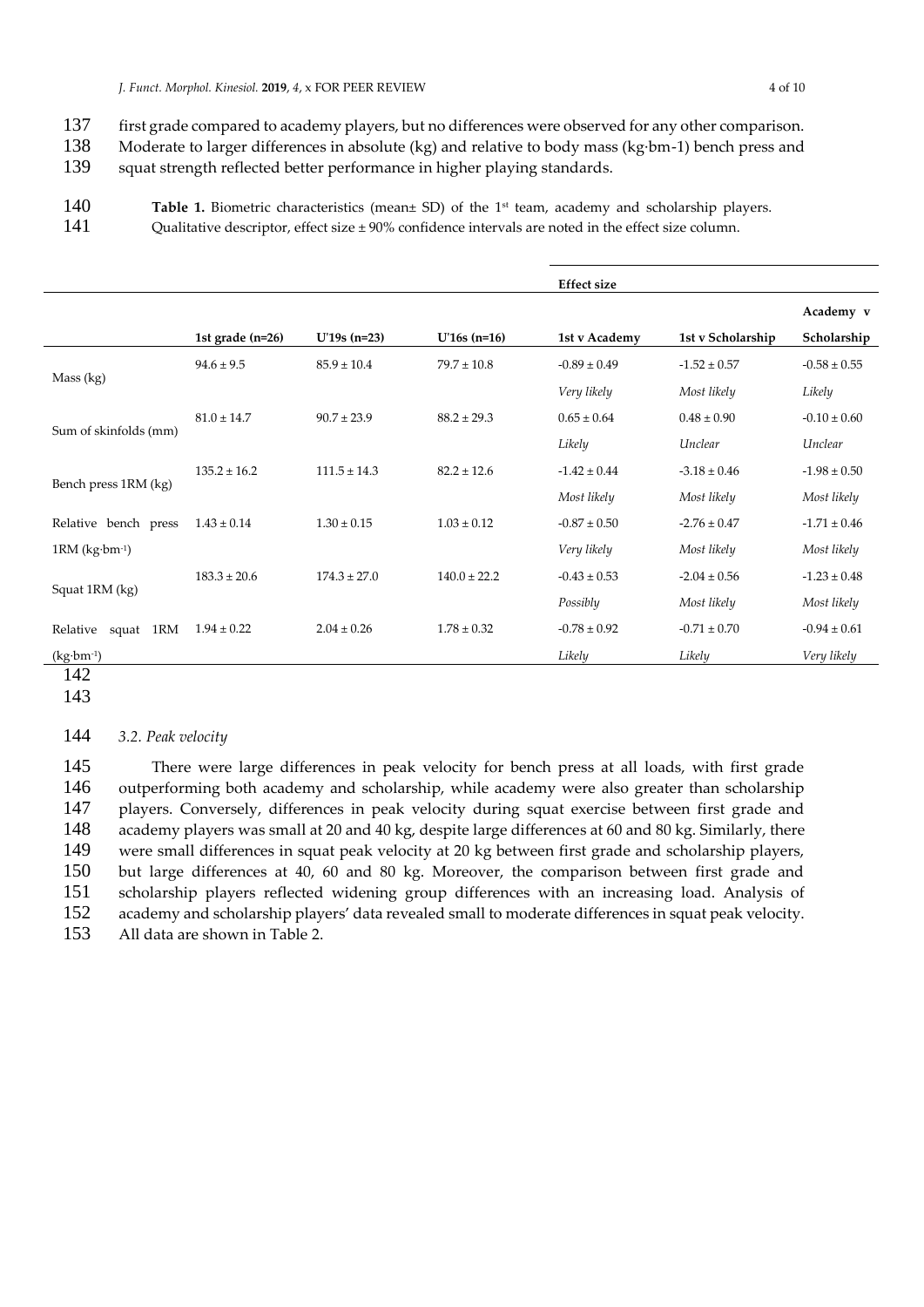

155

154

**Figure 1.** Load-velocity relationships in 1<sup>st</sup> team, academy and scholarship players during (A) bench 157 press and (B) squat exercise. .

#### 158 *3.3. Peak power*

 Large differences in bench press peak power were observed between first grade academy and scholarship players at all external loads. The small to moderate differences in bench press peak velocity between academy and scholarship players at 20 and 40 kg were accompanied by large differences at 60 kg. For all comparisons, the magnitude of the differences between groups were not related to the external load.

164 For squat peak power, differences between all comparisons and at all external loads were large, 165 except for 20 kg between academy and scholarship players where differences were moderate. The 166 magnitude of the differences between groups only appeared to differ across external loads in the first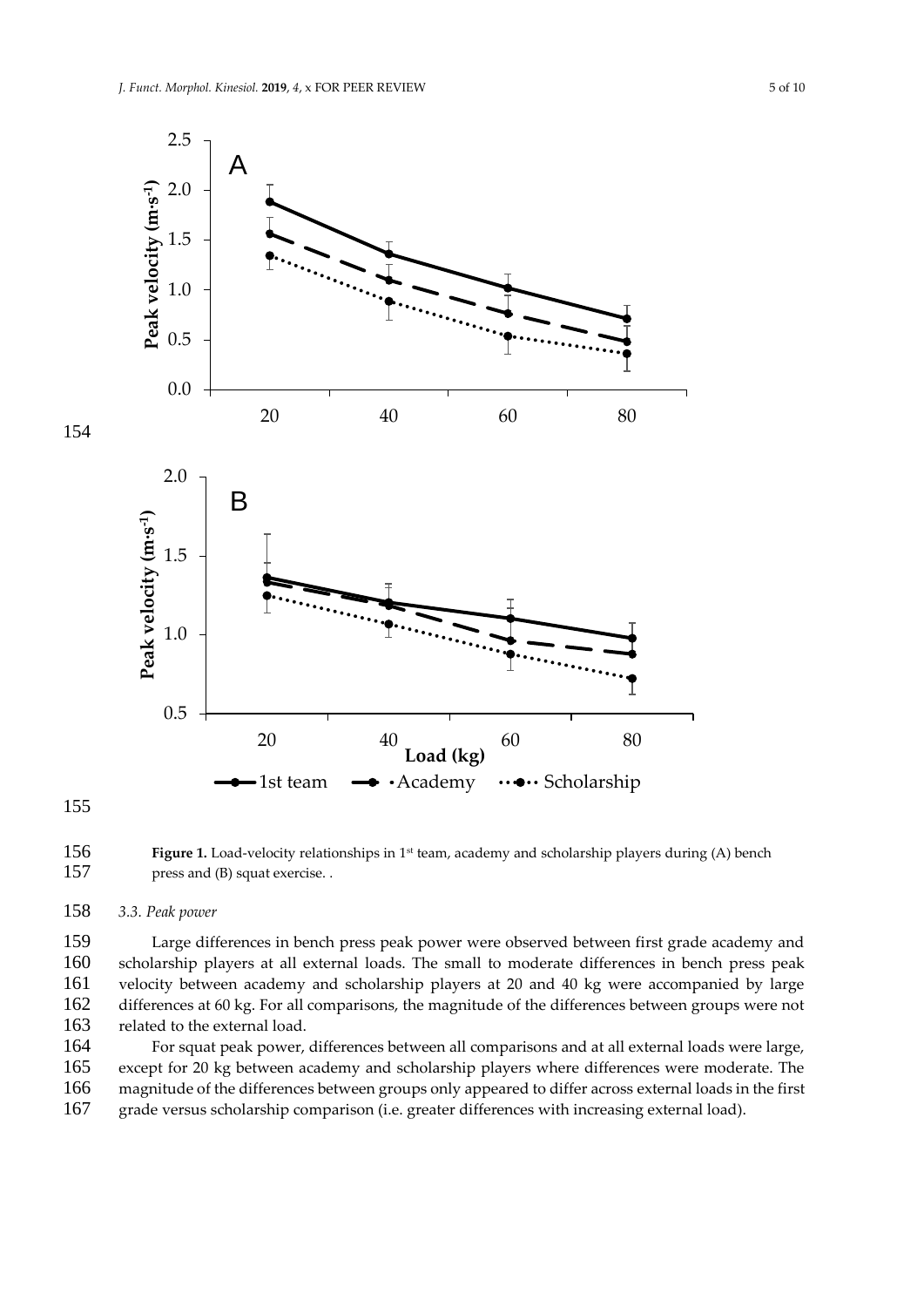

**Figure 2.** Load-power relationships in 1<sup>st</sup> team, academy and scholarship players during (A) bench 171 teams and (B) squat exercise.  $press$  and  $(B)$  squat exercise.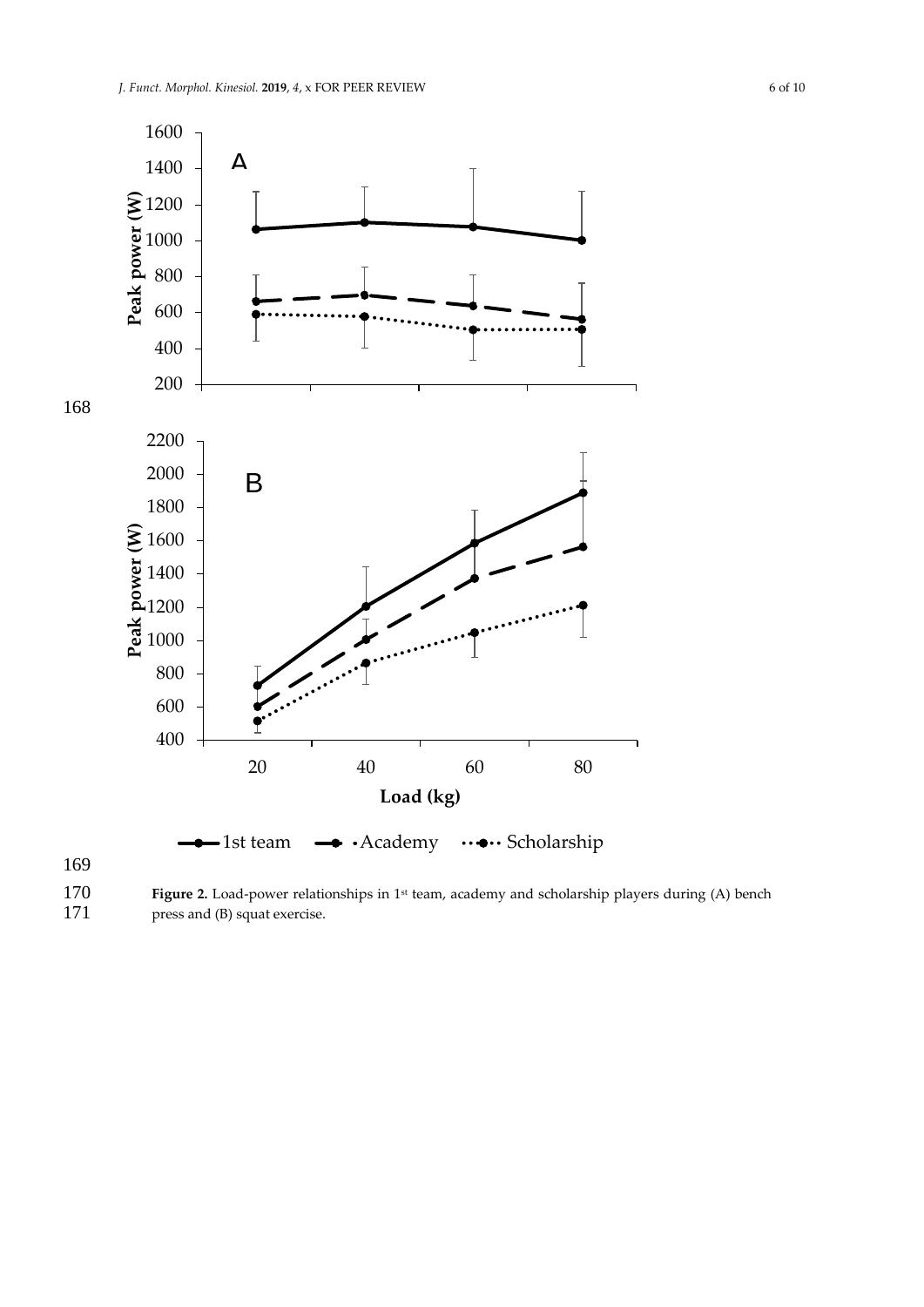



172 Table 2. Qualitative interpretation and ES ± confidence interval for the interpretation of dependent 173 variables during bench press and squat exercise.

|             |             | $20 \text{ kg}$  |                  | $40 \text{ kg}$  |                  | $60 \text{ kg}$  |                  | $80 \text{ kg}$  |                  |
|-------------|-------------|------------------|------------------|------------------|------------------|------------------|------------------|------------------|------------------|
|             |             | Velocity         | Power            | Velocity         | Power            | Velocity         | Power            | Velocity         | Power            |
|             |             | $-1.83 \pm 0.46$ | $-1.85 \pm 0.40$ | $-2.06 \pm 0.54$ | $-1.97 \pm 0.42$ | $-1.76 \pm 0.54$ | $-1.32 \pm 0.37$ | $-1.66 \pm 0.55$ | $-1.56 \pm 0.44$ |
| 1st grade v | Bench press | Most likely      | Most likely      | Most likely      | Most likely      | Most likely      | Most likely      | Most likely      | Most likely      |
| Academy     |             | $-0.11 \pm 0.36$ | $-1.04 \pm 0.45$ | $-0.17 \pm 0.46$ | $-0.81 \pm 0.37$ | $-1.14 \pm 0.67$ | $-1.03 \pm 0.51$ | $-1.01 \pm 0.52$ | $-1.31 \pm 0.65$ |
|             | Squat       | Unclear          | Most likely      | Unclear          | Most likely      | Very likely      | Most likely      | Very likely      | Most likely      |
|             |             | $-3.07 \pm 0.47$ | $-2.17 \pm 0.43$ | $-3.72 \pm 0.72$ | $-2.55 \pm 0.49$ | $-3.32 \pm 0.65$ | $-1.72 \pm 0.39$ |                  |                  |
| 1st grade v | Bench press | Most likely      | Most likely      | Most likely      | Most likely      | Most likely      | Most likely      |                  |                  |
| scholarship | Squat       | $-0.41 \pm 0.36$ | $-1.75 \pm 0.41$ | $-1.13 \pm 0.44$ | $-1.39 \pm 0.39$ | $-1.82 \pm 0.48$ | $-2.61 \pm 0.44$ | $-3.11 \pm 0.54$ | $-2.71 \pm 0.46$ |
|             |             | Unclear          | Most likely      | Most likely      | Most likely      | Most likely      | Most likely      | Most likely      | Most likely      |
|             | Bench press | $-1.29 \pm 0.49$ | $-0.47 \pm 0.54$ | $-1.31 \pm 0.61$ | $-0.73 \pm 0.57$ | $-1.21 \pm 0.55$ | $-0.75 \pm 0.54$ |                  |                  |
| Academy v   |             | Most likely      | Likely           | Most likely      | Likely           | Most likely      | Very likely      |                  |                  |
| Scholarship | Squat       | $-0.66 \pm 0.51$ | $-0.75 \pm 0.43$ | $-1.00 \pm 0.46$ | $-1.11 \pm 0.55$ | $-0.39 \pm 0.40$ | $-1.35 \pm 0.43$ | $-1.28 \pm 0.49$ | $-0.85 \pm 0.39$ |
|             |             | Likely           | Very likely      | Most likely      | Most likely      | Likely           | Most likely      | Most likely      | Most likely      |

#### 174

### 175 *3.4. Partial correlations*

 When controlling for bench press velocity, 1RM was only correlated with optimal power in the scholarship players (*r* = 0.635, *P* < 0.05, Table 3). Correlations for 20 kg velocity to optimal power were moderate to strong in all groups (*r* = 0.514 to 0.788, *P* < 0.05). For squat exercise, only 1RM was correlated to optimal power (*r* = 0.505, *P* < 0.05) in the academy group.

180 **Table 3.** Partial correlations for velocity (controlling for 1RM) and 1RM (controlling for velocity) with 181 optimal power.

| <b>Bench press</b> |          | Squat    |          |  |
|--------------------|----------|----------|----------|--|
| 1RM                | Velocity | 1RM      | Velocity |  |
| 0.310              | $0.514*$ | 0.365    | 0.117    |  |
| 0.310              | $0.546*$ | $0.505*$ | 0.256    |  |
| $0.635*$           | $0.788*$ | 0.332    | 0.484    |  |
|                    |          |          |          |  |

182 \*denotes significant correlation (*P* < 0.05).

#### 183 **4. Discussion**

 This is the first study to provide a detailed analysis of the load-velocity and load-power relationships between rugby league players of different playing standards. These findings indicate that peak velocity and power are key descriptors of playing standard in rugby league players and 187 thus provide a training progression for academy and scholarship players.

 First grade players had a greater body mass than both academy and scholarship players, with academy values being higher than scholarship. This is similar to previous reports of an increased body mass with playing standard [10,17–19] and likely reflects differences in maturation [20,21]. The lower body mass alongside higher sum of skinfolds in the academy players compared to their first grade counterparts would indicate a higher amount of fat mass and lower fat-free mass. Furthermore, sum of skinfolds was not different for any other comparison. In support, Till and colleagues [22]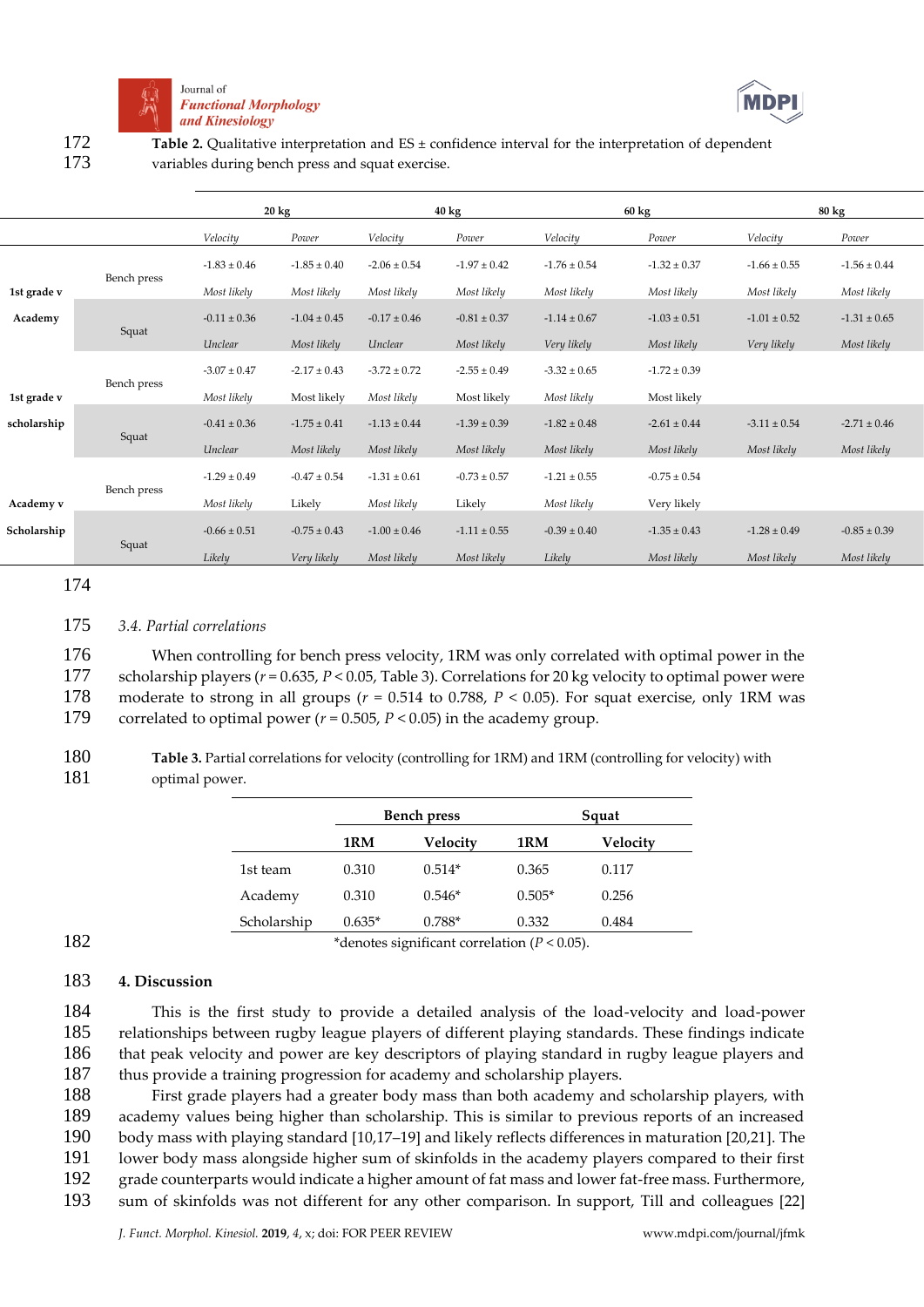observed comparable skinfold values across 15 to 20 year old rugby league players. That body mass increased with playing standard but sum of skinfolds did not for the 1st cf. scholarship and academy compared to scholarship suggests a greater fat-free mass in the higher playing standards. A greater fat-free mass in the higher playing standards might be owing to the players resistance training exposure. For example, the scholarship and academy players exposure to resistance training was recent (< 2 years) whilst the 1st grade players had been regularly resistance training for longer (> 7 years). Importantly, a lower skinfold thickness score is associated with enhanced skill related performance (e.g. sprinting, change of direction [23]) but also supports the importance of a higher mass coupled with faster sprint speeds in senior player to optimise momentum into the collision [1].

 As expected, the 1st grade had greater absolute and relative upper- and lower-body strength than academy and scholarship players. Scholarship players were also weaker, in both absolute and relative terms, than academy players for both exercises. Comparable differences in upper- [3,4,21,22] and lower-body [6,10,21,22] strength, between playing standards, have been reported previously. 207 Like body mass, these strength differences might be explained by maturity and training age of the<br>208 narticipants. A greater fat-free mass in senior players, indicated by a higher body mass and lower participants. A greater fat-free mass in senior players, indicated by a higher body mass and lower skinfold thickness, might also contribute to the higher force production in senior players [24,25]. Together, these data reaffirm that upper- and lower-body maximum strength are key descriptors of 211 playing standard between rugby league athletes.

212 Excluding squat at 20 kg for all groups and 40 kg between first grade and academy, peak velocity<br>213 typically demonstrated moderate to large differences between groups. To our knowledge, no study typically demonstrated moderate to large differences between groups. To our knowledge, no study 214 has examined upper-body pushing velocity across different playing standards. As such, we report, 215 for the first time, that bench press velocity is able to distinguish between rugby league players of aliferent training ages. That lower-body velocity is able to differentiate between playing standard is 216 different training ages. That lower-body velocity is able to differentiate between playing standard is 217 in support of a previous investigation in rugby union [10] but contrasts reports in Australian rules<br>218 Indian rules players where there were no differences observed between higher and lower standards [26]. Notably, players where there were no differences observed between higher and lower standards [26]. Notably, 219 our study expands on previous work in that velocity was determined a range of external loads rather 220 than unloaded [26] or single-loaded [10] conditions. Rugby league players are expected to produce<br>221 efforts against a range of loaded conditions e.g. sprinting, tackling. These differences in velocity 221 efforts against a range of loaded conditions e.g. sprinting, tackling. These differences in velocity 222 might be explained the greater strength with higher playing standards, and thus the absolute<br>223 loadings accounting for a lower percentage of 1RM in the higher playing standards. Moreover, loadings accounting for a lower percentage of 1RM in the higher playing standards. Moreover, 224 morphological (e.g. greater amount of type 2 fibres, pennation angle) and neurological (e.g. decreased<br>225 antagonist coactivation, motor unit synchronisation) differences [6.24.25.27] might provide a more 225 antagonist coactivation, motor unit synchronisation) differences [6,24,25,27] might provide a more 226 mechanistic explanation of the differences observed in the current study. Practically, strength and 227 conditioning coaches should aim to improve upper- and lower-body velocity at a range of external 228 loads as players progress from lower to higher playing standards.<br>229 Peak power, similar to strength, reflected playing standard for

229 Peak power, similar to strength, reflected playing standard for all exercises and loads. That is,<br>230 the first grade expressed higher peak powers than the academy and scholarship players, with 230 the first grade expressed higher peak powers than the academy and scholarship players, with 231 academy values being greater than scholarship. These data support previous observations in both 232 upper [3,4,21] and lower-body power [4,6,10,21,26]. Given that power is the product of force 233 (strength) and velocity, these differences between playing standards are likely owing to the<br>234 differences in strength and velocity between groups. Therefore, the higher power with playing 234 differences in strength and velocity between groups. Therefore, the higher power with playing<br>235 standard can be explained by greater lean mass, maturation, training age and, plausibly. 235 standard can be explained by greater lean mass, maturation, training age and, plausibly, 236 morphological and neurological differences [6,20-23,27]. Collectively, these data suggest that the 237 enhancement of power, alongside other physical qualities [1], is a pathway for progression in rugby<br>238 league players. 238 league players.<br>239 For bench

For bench press, strength was moderately correlated to optimal power in the scholarship 240 players, but not first grade or academy players. The notion that the relationship between strength 241 and power is decreased with playing standard has been observed previously [4,21]. These data<br>242 suggest that once players are relatively strong enough (i.e. a 1RM of > 1.3 kg·bm·<sup>1</sup>, as for the 1<sup>st</sup> grade 242 suggest that once players are relatively strong enough (i.e. a 1RM of  $>$  1.3 kg·bm<sup>-1</sup>, as for the 1<sup>st</sup> grade 243 and academy players) then other physical attributes must be focused upon. Indeed, the relationship 244 between velocity and optimal power was moderate to strong for the first grade, academy and 245 scholarship players (r = 0.514, 0.546 and 0.788, respectively). Only one study [8] has generated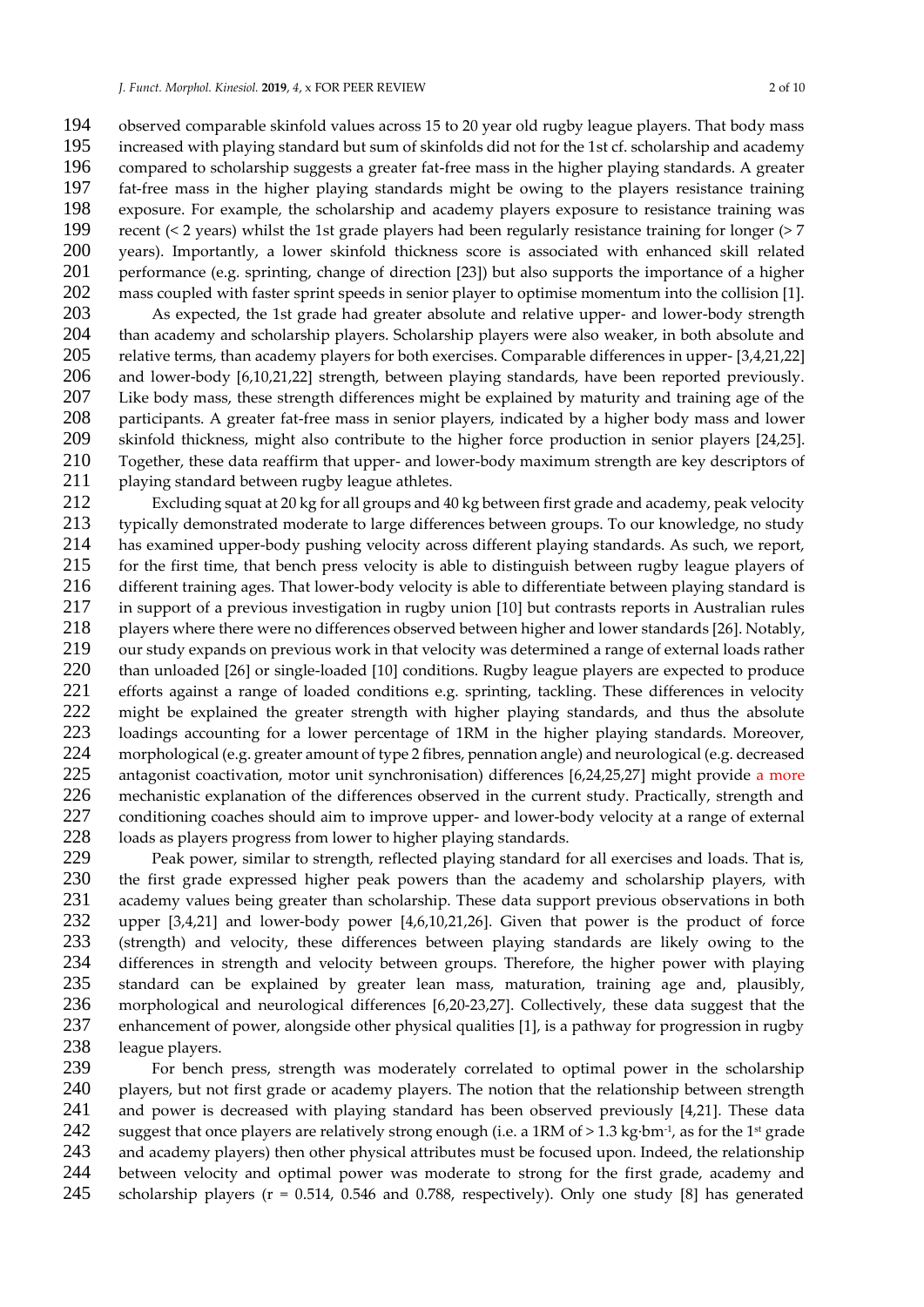- 246 comparable data whereby velocity was strongly correlated to optimal power during bench press in<br>247 voung resistance trained males. This suggests that high peak powers are achieved through greater
- young resistance trained males. This suggests that high peak powers are achieved through greater
- velocity in better playing standards. During squat exercise, only the academy players strength was
- correlated to optimal power. This reaffirms previous data [7] but contrasts observations of no
- relationship between lower-body strength with power [21]. The reason for the weak associations between lower-body strength with optimal power in the current study is unclear. Other factors, such
- as rate of force development [28], might be of more importance in these populations and future
- studies should determine this empirically.

# **5. Conclusions**

 Irrespective of the external load, both load-velocity and load-power relationships during bench press and squat exercise reflect playing standard in professional rugby league players. Regardless, when increasing squat peak power, academy players should aim to increase their maximal lower- body strength. Early training focus for upper- and lower-body training should emphasise the development of maximal force generation. As players progress towards senior rugby, resistance training should also include developing a player's ability to exert maximal barbell velocity and power 261 during a bench press and back squat against a range of external loads.

 **Author Contributions:** Conceptualization, LM and CT; Methodology, LM, MD and CT; Formal Analysis, JFTF; Data Curation, JFTF; Writing – Original Draft Preparation, JFTF, LM; Writing – Review & Editing, JFTF, MD, LM and CT; Supervision, MD and CT

**Conflicts of Interest:** The authors declare no conflict of interest.

# **References**

- 267 1. Dobbin, N.; Moss, S.L.; Highton, J.; Twist, C. The discriminant validity of standardised testing battery and 268 its ability to differentiate anthropometric and physical characteristics between youth, academy and senior professional rugby league players. Int. J. Sports Physiol. Perform. 2019, Ahead of print.
- 2. Speranza, M.J.A.; Gabbett, T.J.; Johnston, R.D.; Sheppard, J.M. Effect of strength and power training on tackling ability in semiprofessional rugby league players. J. Strength Cond. Res. 2016, 30, 336–343.
- 3. Baker, D. Comparison of upper-body strength and power between professional and college-aged rugby league players. J. Strength Cond. Res. 2001, 15, 30–35.
- 4. Baker, D. Differences in strength and power among junior-high, senior-high, college-aged, and elite professional rugby league players. J. Strength Cond. Res. 2002, 16, 581–585.
- 276 5. Baker, D. A series of studies on the training of high-intensity muscle power in rugby league football players. J. Strength Cond. Res. 2001, 15, 198–209.
- 6. Baker, D.; Newton, R. Comparison of lower body strength, power, acceleration, speed, agility and sprint momentum to describe and compare playing ranking among professional rugby league players. J. Strength Cond. Res. 2008, 22, 153–158.
- 7. Baker, D.; Nance, S. The relation between strength and power in professional rugby league players. J. Strength Cond. Res. 1999, 13, 224–229.
- 8. Fernandes, J.F.T.; Lamb, K.L.; Twist, C. A comparison of load-velocity and load-power relationships between well-trained young and middle-aged males during three popular resistance exercises. J. Strength Cond. Res. 2018, 32, 1440–1447.
- 9. James, L.P.; Haff, G.G.; Kelly, V.G.; Connick, M.J.; Hoffman, B.W.; Beckman, E.M. The impact of strength level on adaptations to combined weightlifting, plyometric, and ballistic training. Scand. J. Med. Sci. Sports. 2018, 28, 1494-1505.
- 10. Hansen, K.T.; Cronin, J.B.; Pickering, S.L.; Douglas, L. Do force-time and power-time measures in a loaded jump squat differentiate between speed performance and playing level in elite and elite junior rugby union players? J. Strength Cond. Res. 2011, 0, 1–10.
- 11. Stock, M.; Beck, T.W.; DeFreitas, J.; Dillon, M. Test-retest reliability of barbell velocity during the free-weight bench-pres exercise. J. Strength Cond. Res. 2011, 25, 171–177.
- 294 12. Baechle, T.R.; Earle, R.W. Essentials of strength training and conditioning ( $4<sup>th</sup>$  Edition); Human Kinetics: Leed, UK, 2008;